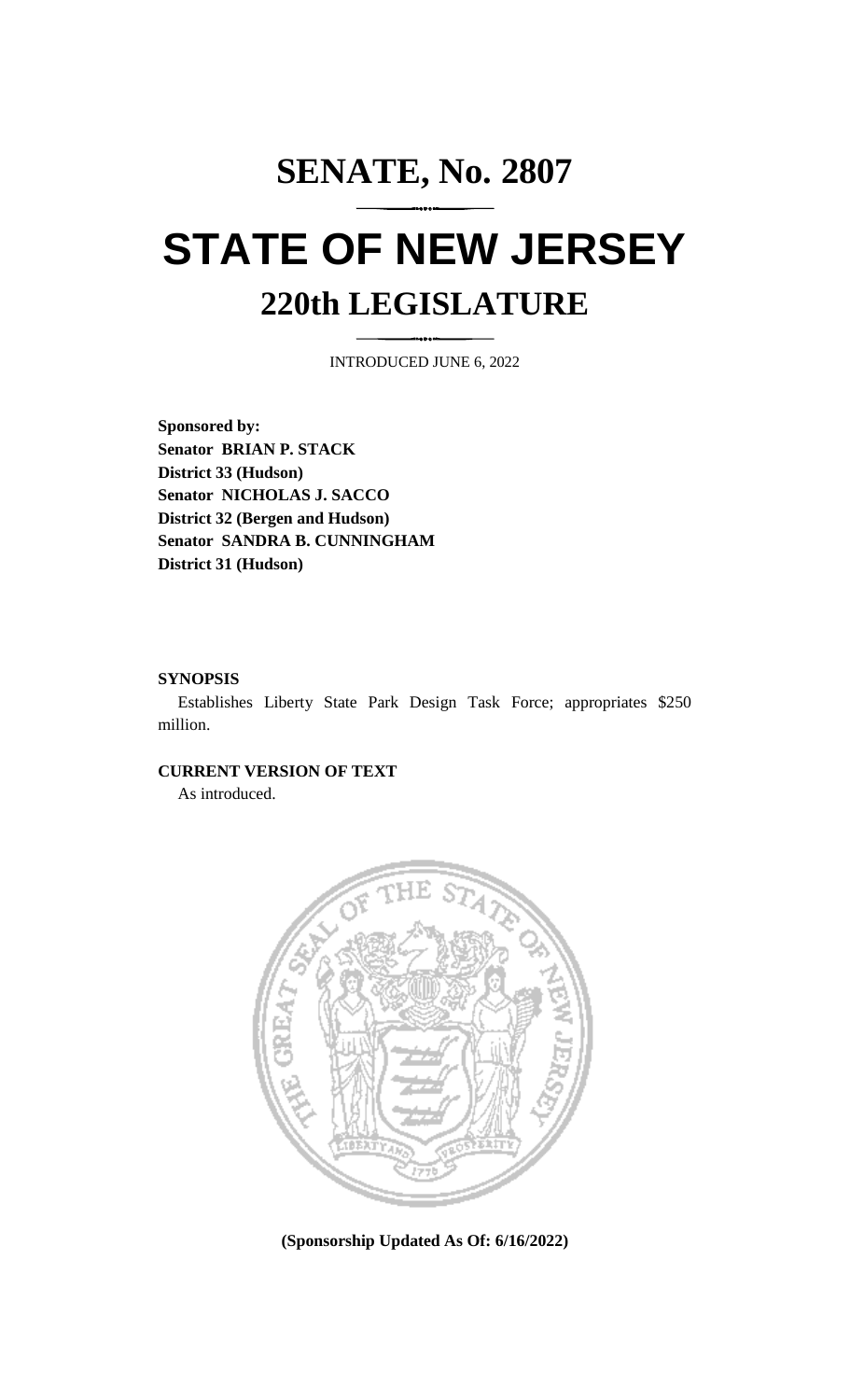**AN ACT** establishing the Liberty State Park Design Task Force, supplementing Title 13 of the Revised Statutes, and making an appropriation.

 **BE IT ENACTED** *by the Senate and General Assembly of the State of New Jersey:*

 1. This act shall be known and may be cited as the "Liberty State Park Conservation, Recreation, and Community Inclusion Act."

12 2. The Legislature finds and declares that:

 a. Liberty State Park, located along the waterfront of Jersey City, is an urban oasis for New Jersey residents and visitors from all over the world with internationally recognized landmarks including the Statue of Liberty, Ellis Island, and the Manhattan skyline;

 b. More than five million people from around New Jersey, our nation, and the world visit the park each year to bask in the shadows of Lady Liberty, and enjoy the park's facilities with an average 750,000 annual visitors to the Liberty Science Center and around 700,000 annual visitors to the Statute of Liberty and Ellis Island ferry service passengers;

 c. In 1977, following an intensive multi-stakeholder community development process that included 23 public input meetings throughout the City of Jersey City as well as Newark, Hoboken, and Trenton, a Master Plan was developed by the Liberty State Park Study and Planning Commission, and approved by the Department of Environmental Protection. Along with open space, natural trails, and wildlife preservation areas, the Master Plan included various recreational uses including an amphitheater, marinas, aquarium, agricultural center, fishing piers, community gardens and greenhouses, public pools, ball fields, ball courts, and tennis courts. The Master Plan also contemplated a public transportation system to allow members of the surrounding lower income community to have free and unfettered access to the Park;

 d. The Liberty State Park Study and Planning Commission established Master Plan Guidelines, which stated that, "A park is for the people! And people are both young and old, active and contemplative, found in grounds and in solitude, artistic and athletic, nature lovers, city dwellers, residents from neighboring areas and visitors from afar. The park, in a manner similar to the great parks being enjoyed today which were planned a century or more ago, must continue to expand to meet the needs of all persons visiting the park; the park must be a growing, living organism. The Commission feels that Liberty State Park should be planned to serve a multitude of recreational needs of various visitors to the park. It will indeed be a green cornerstone for an entire urban shore, a nature environment with urban convenience. It should have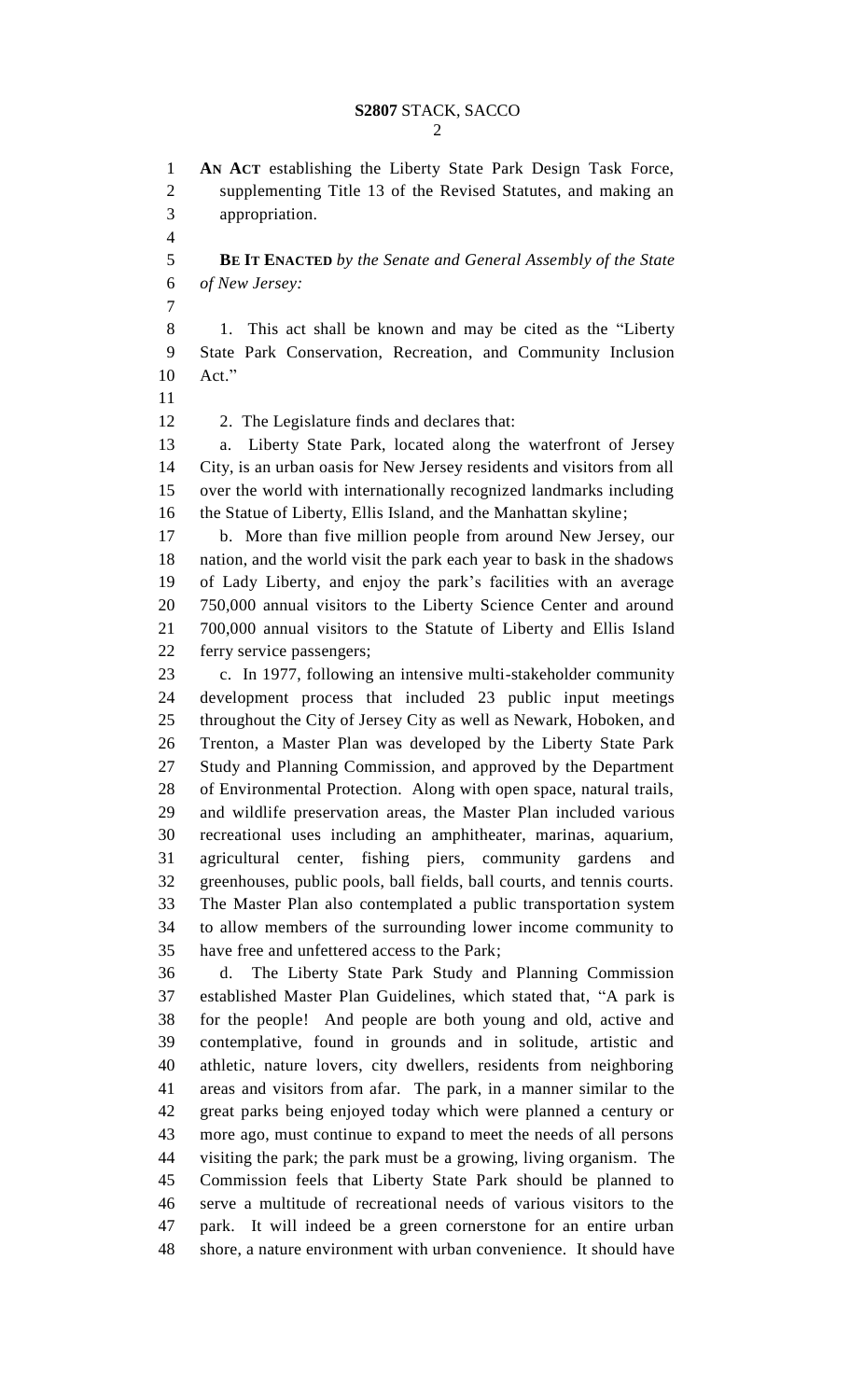a proper mixture of various types of recreation and leisure activities";

 e. Development of Liberty State Park in accordance with the 1977 Master Plan was affected by the park's industrial past due to the presence of environmental contamination, as well as an overall lack of funding and lack of input from minority communities;

 f. During Superstorm Sandy in October 2012, an 11-foot storm surge flooded Liberty State Park causing millions of dollars of extensive damage to natural resources, open space areas, and recreational spaces, such as walkways, picnic areas, playgrounds, and certain historic structures. With almost a decade since Superstorm Sandy, not only has the park not been fully restored nor repaired, but there has not been an extensive adaptation and resiliency plan implemented to prevent damage from future storms and protect surrounding communities. Following a revision of coastal flood maps in the wake of Superstorm Sandy, Liberty State Park is located in a Special Flood Hazard Area as identified by the United States Federal Emergency Management Agency with the majority of the area in the high risk "AE Flood Zone" and high risk coastal area "VE Flood Zone";

 g. On October 29, 2019, Governor Phil Murphy signed Executive Order No. 89 establishing new requirements aimed at building Statewide and community resilience, including the development of a Statewide Climate Change Resilience Strategy, which declared that "New Jersey is especially vulnerable to the impacts of sea level rise, increased flooding and other aspects of climate change, with potentially disastrous consequences for public health and safety" and acknowledged that "minority and low- income communities are disproportionately affected by climate change, including by the health effects of higher temperatures and increased air pollution and by the displacement of coastal and low-lying neighborhoods from sea level rise and flooding";

 h. Liberty State Park has the strong potential to promote the goals of Executive Order No. 89 as well as the overall purposes and objectives of the "State Park and Forestry Resources Act," P.L.1983, c.324 (C.13:1L-1 et seq.), the "New Jersey Green Acres Land Acquisition Act of 1961," P.L.1961, c. 45 (C.13:8A-1 et seq.), and other State laws concerning State parks and forests, and the use of lands for recreation and conservation purposes, by providing equal access to Liberty State Park for public use and enjoyment of conservation areas, open space, and recreational areas, especially to those local residents disproportionately affected by climate change and the COVID-19 pandemic;

 i. On September 23, 2021, the Department of Environmental Protection created the Liberty State Park Design Task Force for the purposes of developing conceptual and design plans to improve conservation and recreational opportunities in Liberty State Park, and, while the task force has made some progress towards those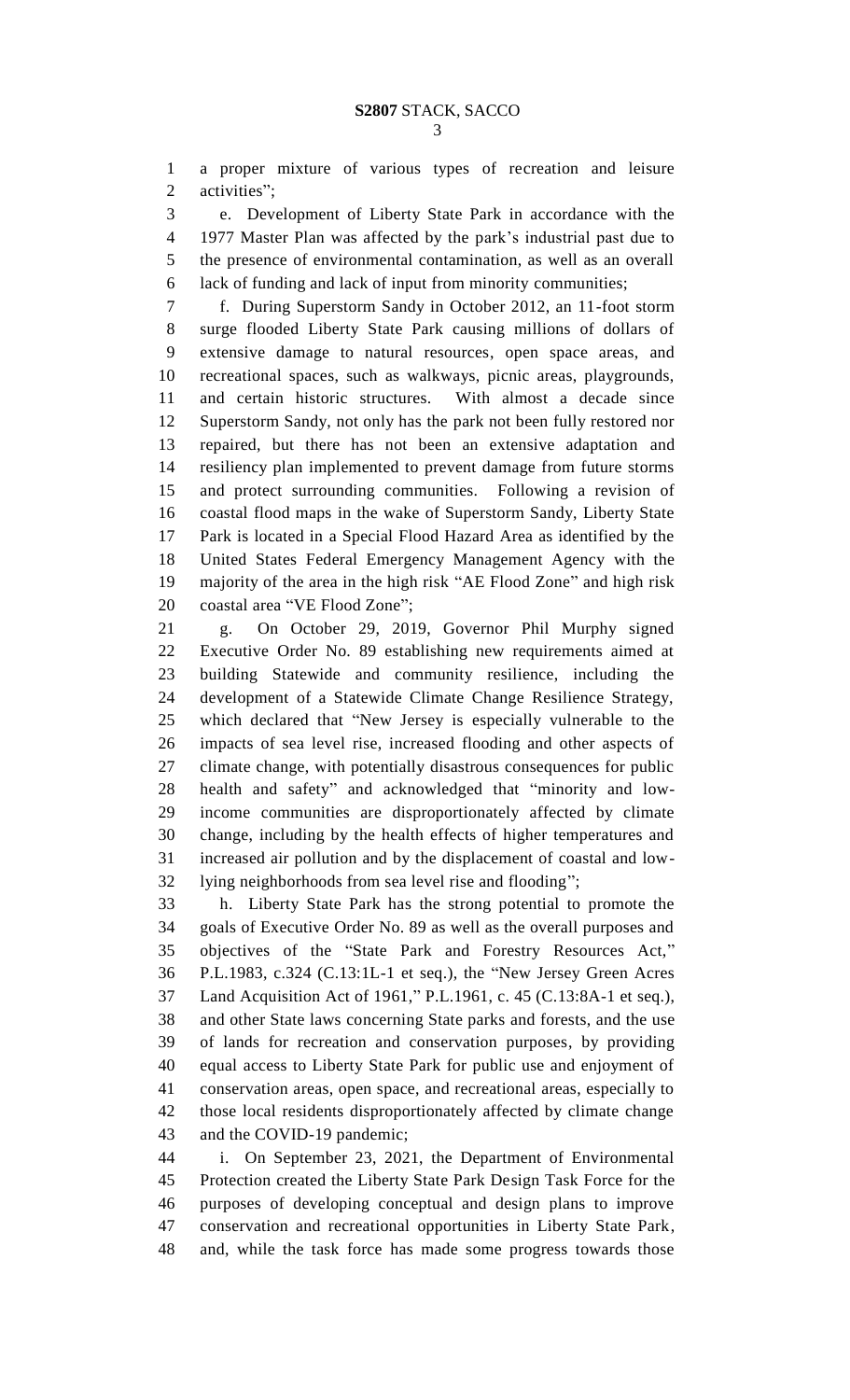goals, it is clear that Liberty State Park is in need of significant improvements and future maintenance plans that can only be achieved with the support of the Legislature; and j. The Legislature hereby finds and declares that Liberty State Park requires critical investments to accommodate short-term and long-term action items that will improve conservation and recreational opportunities within the park and provide for the continued maintenance of the park, and such investment is in the best interest of the citizens of this State and that the provision of recreational programs to all segments of the public enhances the public health, prosperity, and general welfare, and is a proper responsibility of the State. 3. As used in this act: "Commissioner" means the Commissioner of Environmental Protection. "Department" means the Department of Environmental Protection. "Task force" means the Liberty State Park Design Task Force established by the commissioner by administrative order dated September 23, 2021 and established pursuant to section 4 of this act. 4. a. There is established in the Department of Environmental Protection a Liberty State Park Design Task Force as a permanent entity created to assist the department with developing both: (1) short-term action items designed to improve public use and enjoyment of conservation and recreation areas within Liberty State Park; and (2) a long-term master plan for Liberty State Park that (a) improves park facilities, programs and amenities, (b) creates new transportation and mobility services to the park to ensure equal access for all community residents to the park and within the park, (c) further preserves the park's natural resources and wildlife and protects against climate change, and (d) includes plans for the department to generate revenue and other funds, donations, or endowments to ensure adequate reserve funds for the ongoing and future maintenance of the park. b. In carrying out its responsibilities, the task force shall give due consideration to the natural, historic, cultural, recreational, economic, and scenic resources, and the local, State, and national significance of Liberty State Park. The task force shall (1) reflect the diversity of the Hudson County and the Jersey City community, (2) give due consideration to the creation of recreational, cultural, and economic opportunities and access to the park for all residents, and (3) consider how the local community, especially minority and local small business owners can participate and benefit from the improved park.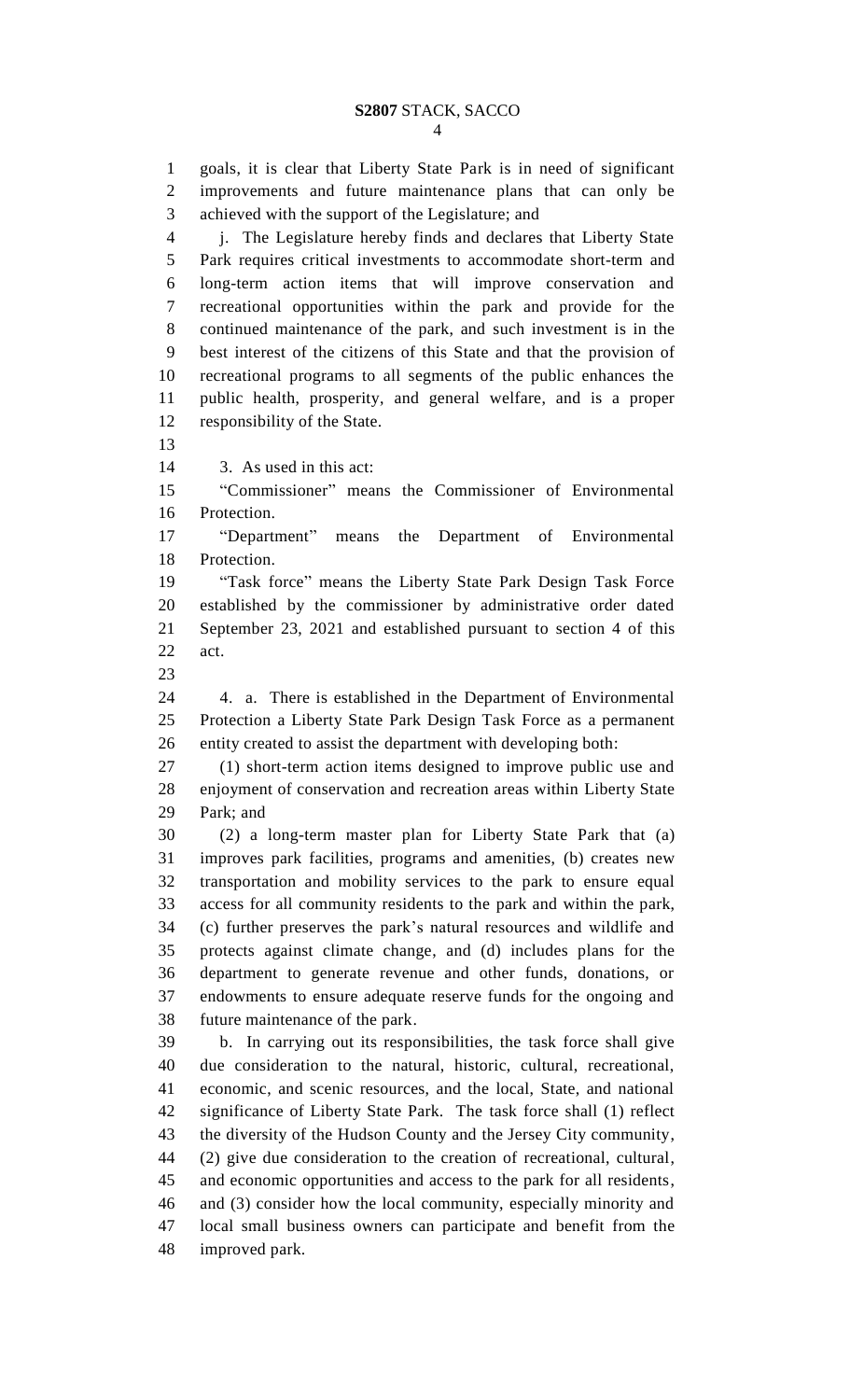c. The Liberty State Park Design Task Force shall consist of 17 members as follows: (1) the department's Deputy Commissioner for Environmental Justice and Equity, or the deputy commissioner's designee, who shall serve ex officio; (2) the department's Director of Parks and Forestry, or the director's designee, who shall serve ex officio; (3) the Superintendent of Liberty State Park, or the superintendent's designee, who shall serve ex officio; (4) the Bureau Chief of the department's Office of Natural Resource Restoration, or the chief's designee, who shall serve ex officio; (5) the president of the Friends of Liberty State Park, or the president's designee, who shall serve ex officio; (6) the president of Liberty State Park for All, or the president's designee, who shall serve ex officio; (7) the mayor of Jersey City, or the mayor's designee, who shall serve ex officio; (8) the director of the Jersey City Department of Recreation and Youth Development, or the director's designee, who shall serve ex officio; (9) the Hudson County Commissioner for District 3, or the commissioner's designee, who shall serve ex officio; (10) the chief of the Hudson County Division of Parks, or the chief's designee, who shall serve ex officio; (11) the superintendent of Jersey City Public Schools, or the superintendent's designee, who shall serve ex officio; (12) the president of the NAACP, New Jersey State Conference, or the president's designee, who shall serve ex officio; (13) the president of the NAACP, Jersey City Branch, or the president's designee, who shall serve ex officio; and (14) four residents of Jersey City selected by the co-chairs of the task force and approved by the commissioner. d. The task force shall be co-chaired by the department's Deputy Commissioner for Environmental Justice and Equity, or the designee thereof, and the department's Director of Parks and Forestry, or the designee thereof. The task force shall meet at the call of the co-chairs. At least nine members of the task force shall constitute a quorum for the transaction of task force business. e. The department shall provide primary staff support to the task force. f. The task force shall be entitled to the assistance and service of the employees of any State, county or municipal department, board, bureau, commission, authority, or agency as it may require and as may be available to it for its purposes, to employ stenographic and clerical assistance, and to incur traveling or other miscellaneous expenses as may be necessary in order to perform its duties, within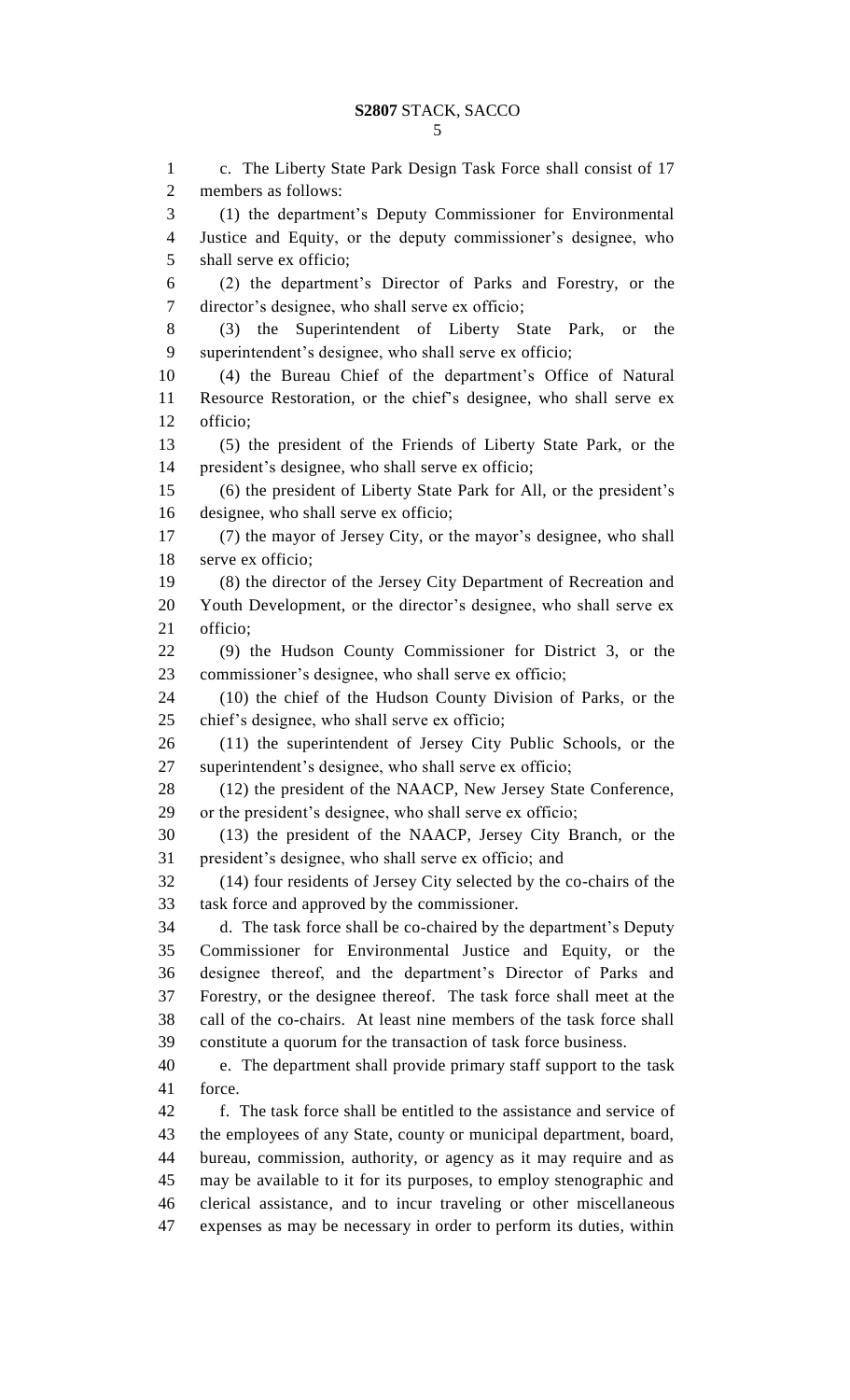the limits of funds appropriated or otherwise made available to it for its purposes. g. The members of the task force shall serve without compensation, but may be reimbursed for necessary expenses incurred in the performance of their duties, within the limits of funds appropriated or otherwise made available to the committee for its purposes. h. The task force shall be subject to the provisions of the "Senator Byron M. Baer Open Public Meetings Act," P.L.1975, c.231 (C.10:4-6 et seq.). 11 i. A true copy of the minutes of every meeting of the task force shall be prepared and made available to the public. The minutes shall also be made available on the department's Internet website. 5. a. The task force shall present the department with immediate action items designed to improve conservation and recreational opportunities in Liberty State Park, including immediate plans to address: (1) the need for environmental justice and social equity to ensure equal access to the park for public use and enjoyment of conservation areas, open space, and recreational areas; (2) the preservation of natural resources through a resiliency plan that allows the park to withstand rising sea levels and future flooding; (3) wildlife management and habitat restoration planning for the protection of native and endangered species and migratory birds; (4) transportation and mobility planning to improve access for all community residents to the park and within the park; (5) upgrades to park facilities, programs, and amenities, and the development of new recreational and athletic facilities suitable for all age groups; and (6) cultural and arts opportunities in the park. b. No later than six months after the date of enactment of this act, the task force shall submit to the department a master plan that outlines long-term plans and capital projects designed to address the items enumerated in subsection a. of section 4 of this act and paragraphs (1) through (6) of subsection a of this section. c. The task force shall: (1) give comments and receive recommendations from the community to assist the department in implementing any action item identified pursuant to subsection a. or b. of this subsection and ensure broad community engagement in the park's management and planning activities; (2) work with New Jersey Economic Development Authority and local economic organizations to create community economic benefits that provide new business opportunities and training and hiring programs for local residents, businesses, and contractors;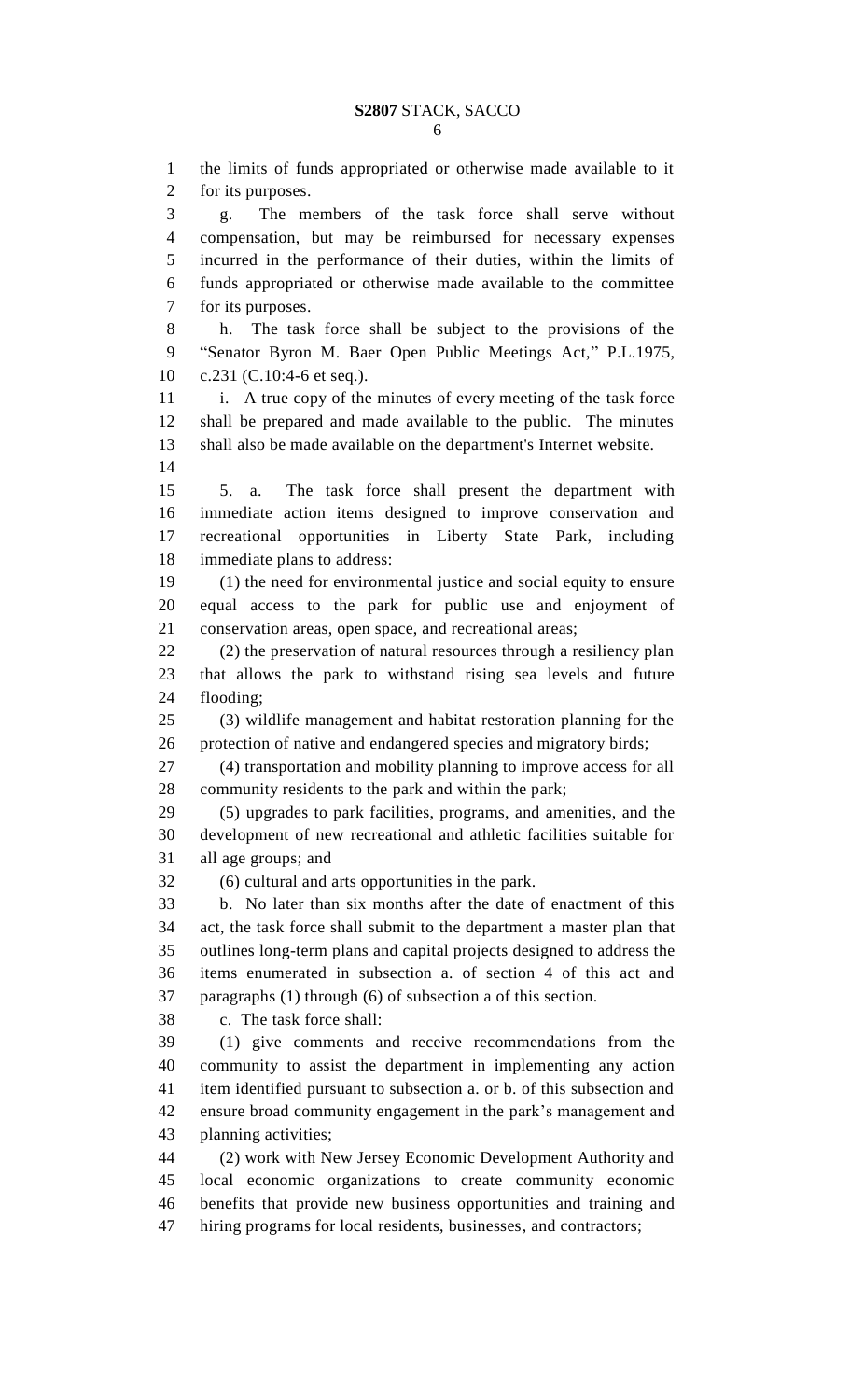(3) work with local environmental organizations and local governmental entities to develop plans to maintain and upgrade natural and scenic wildlife areas and trails, and improve flood mitigation and resiliency efforts in the park; (4) work with local recreational and amateur sports organizations to develop plans to maintain and upgrade recreational facilities in the park; (5) work with local transportation advocates and local governmental entities to develop and maintain plans to improve access to and within the park; (6) seek available funding for land acquisition, protection, and management of wildlife preserves; and (7) maintain and restore the ecology of the waterways, including the estuary, shorelines, and nursery habitat for aquatic species. 6. Nothing in this act shall be construed to amend, repeal, limit, or otherwise affect the authority or ownership interests of the Department of Environmental Protection pursuant to the "State Park and Forestry Resources Act," P.L.1983, c.324 (C.13:1L-1 et seq.), the "New Jersey Green Acres Land Acquisition Act of 1961," P.L.1961, c. 45 (C.13:8A-1 et seq.), or any other law concerning State parks or forests or the use of lands for recreation and conservation purposes. 7. There is appropriated from the General Fund to the Department of Environmental Protection the sum of \$250 million to support activities identified by the Liberty State Park Design Task Force to improve recreational activities and maintain and upgrade scenic and wildlife habits and areas at Liberty State Park. 8. This act shall take effect immediately. STATEMENT This bill would establish a Liberty State Park Design Task Force within the Department of Environmental Protection. The 17-member task force is charged with assisting the DEP in developing: (1) short-term action items designed to improve public use and enjoyment of conservation and recreation areas within the park; and (2) a long-term master plan that (a) improves park facilities, programs and amenities, (b) creates new transportation and mobility services to the park to ensure equal access for all community residents to the park and within the park, (c) further preserves the park's natural resources and wildlife and protects against climate change, and (d) includes plans for the department to generate revenue and other funds, donations, or endowments to ensure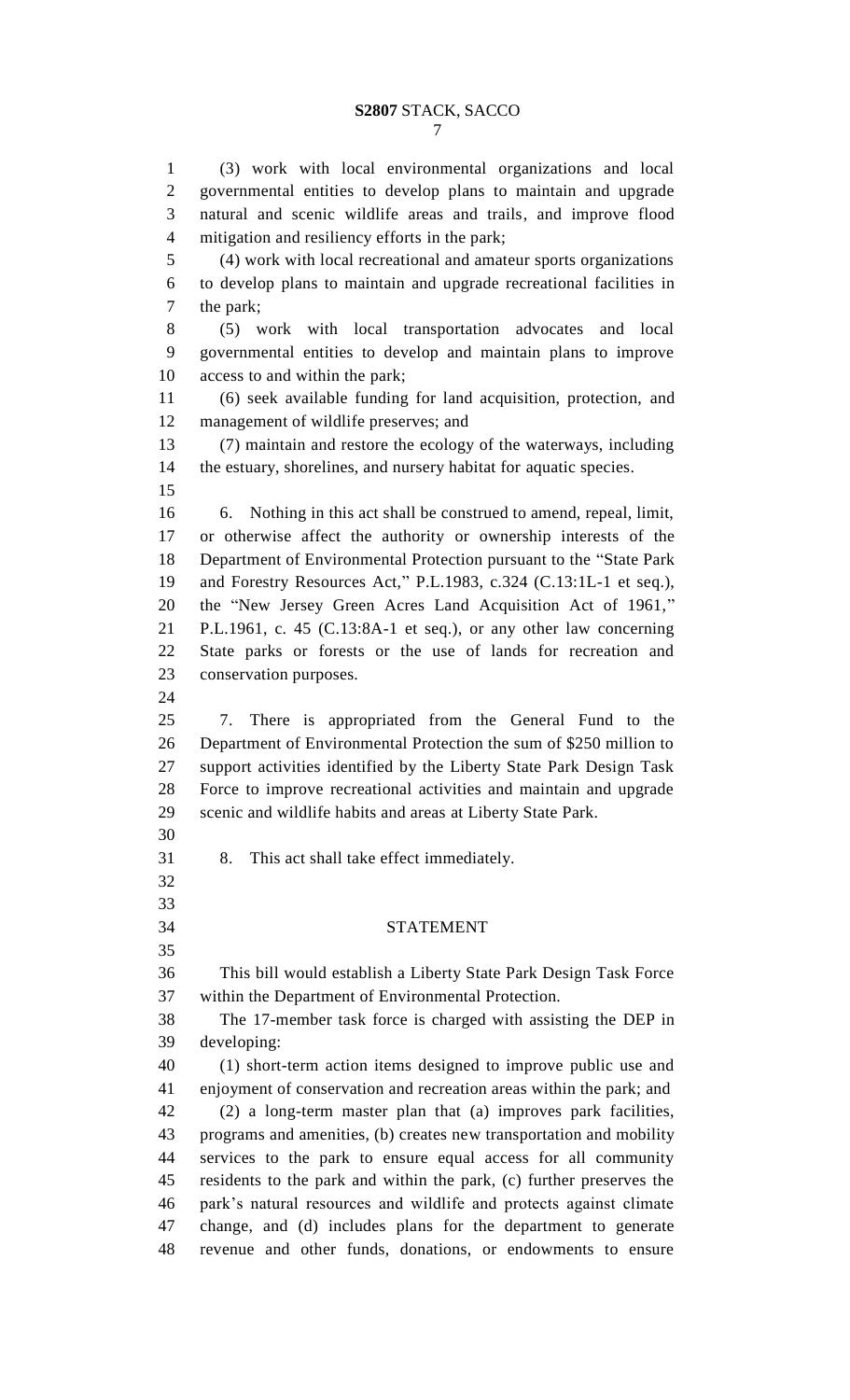adequate reserve funds for the ongoing and future maintenance of the park. In carrying out its responsibilities, the task force is to give due consideration to the natural, historic, cultural, recreational, economic and scenic resources, and the local, State, and national significance of Liberty State Park. The task force is to (1) reflect the diversity of the Hudson County and the Jersey City community, (2) give due consideration to the creation of recreational, cultural, and economic opportunities and access to the park for all residents, and (3) consider how the local community, especially minority and local small business owners can participate and benefit from the improved park. The task force is directed to present the DEP with immediate action items designed to improve conservation and recreational opportunities in Liberty State Park, including immediate plans to address: (1) the need for environmental justice and social equity to ensure equal access to the park for public use and enjoyment of conservation areas, open space, and recreational areas; (2) the preservation of natural resources through a resiliency plan that allows the park to withstand rising sea levels and future flooding; (3) wildlife management and habitat restoration planning for the protection of native and endangered species and migratory birds; (4) transportation and mobility planning to improve access for all community residents to the park and within the park; (5) upgrades to park facilities, programs, and amenities, and development of new recreational and athletic facilities suitable for all age groups; and (6) cultural and arts opportunities in the park. The bill further directs the task force, no later than six months after the bill is enacted into law, to submit to the DEP a master plan that outlines long-term plans and capital projects designed to address the aforementioned issues and provides for the continued maintenance of the park. Lastly, this bill appropriates \$250 million from the General Fund to the DEP to support activities identified by the Liberty State Park Design Task Force to improve recreational activities and maintain and upgrade scenic and wildlife habits and areas at Liberty State Park. On September 23, 2021, the DEP Commissioner created, by Administrative Order, a 17-member Liberty State Park Design Task Force for the purposes of developing conceptual and design plans to improve conservation and recreational opportunities in Liberty State Park. This bill expands on the DEP's action by establishing in statute that task force as a permanent entity. The 1,200-acre Liberty State Park, located in Jersey City, is situated along the mouth of the Hudson River where it meets the